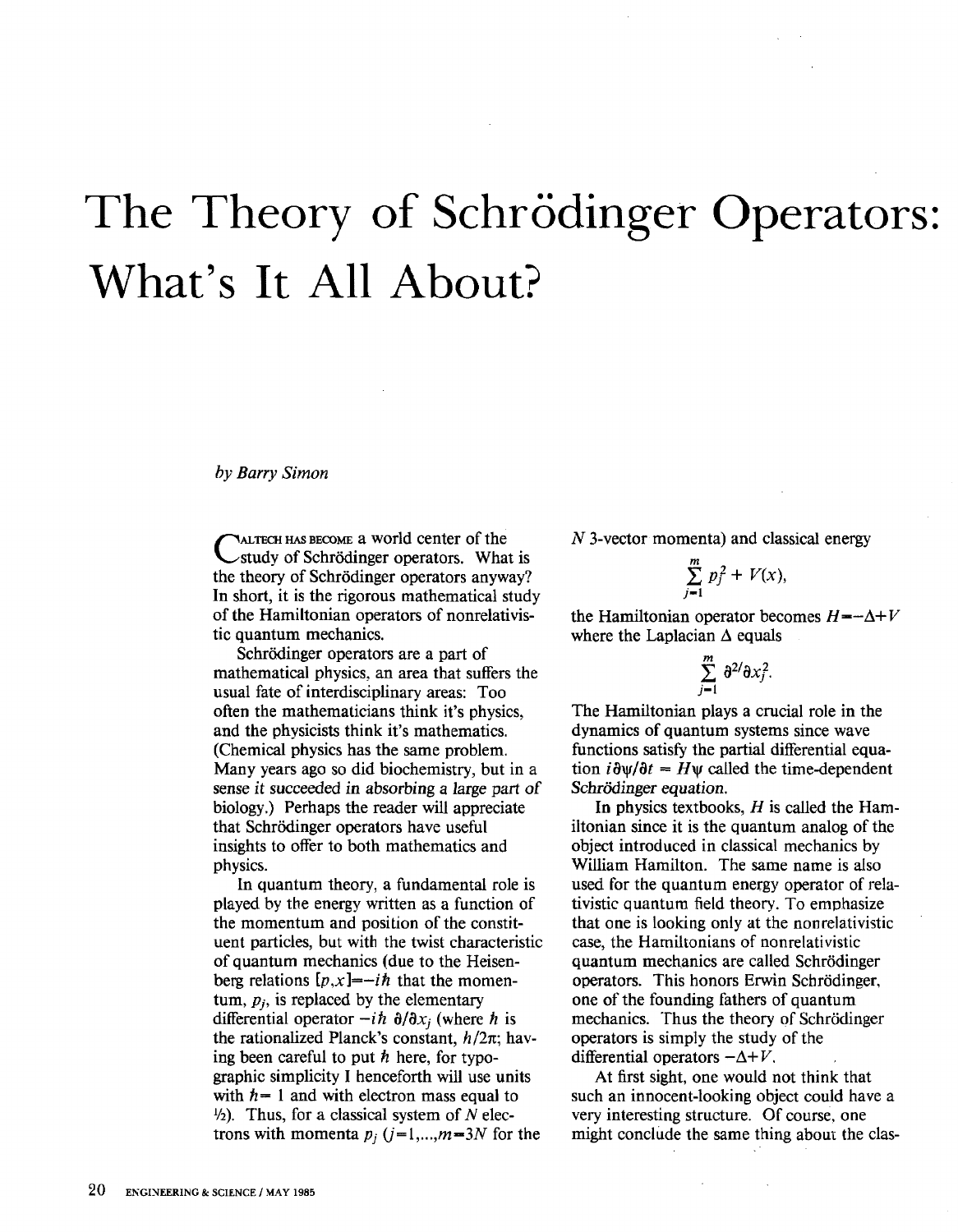sical analog,  $m\ddot{x} = -\nabla V$ , which is rich enough to describe phenomena as varied as the dynamics of binary stars or of water in a waterfall. In the same way, Schrödinger operators describe the full richness of quantum dynamics. Although there are results involving general *V* (perhaps there has been too much work on the general and not enough on the specific classes), much of the recent thrust has focused on the *Vs* relevant for atomic and molecular physics, the description of perfect solids, and more exotic objects such as amorphous materials and quasicrystals. Here I will describe several results, all related to atomic physics, which I hope will give a flavor of the scope and significance of the field.

The first question that a mathematician might ask concerns the existence of solutions of the time-dependent Schrodinger equation  $i\psi_t = H_t$ . For some reasonable class of *Vs*, including that describing  $N$  electrons moving in the Coulomb field of M protons (taken infinitely massive) in fixed positions  $\overline{R}_1, \ldots, \overline{R}_M$ (equation I)



"cha" d'un pe

$$
V(\vec{x}_1,\ldots,\vec{x}_N) = -\sum_{\substack{1 \leq i \leq N \\ 1 \leq j \leq M}} \left| \vec{x}_i - \vec{R}_j \right|^{-1} + \sum_{\substack{1 \leq i < j \leq N}} \left| \vec{x}_i - \vec{x}_j \right|^{-1} + \sum_{\substack{1 \leq i < j \leq M}} \left| \vec{R}_i - \vec{R}_j \right|
$$

(now the *xs* are three-vectors), one would like to know that the time-dependent Schrödinger equation has a unique solution, if not for all initial conditions, at least for a very large set of initial conditions.

Formally, the solution is given by

## $\Psi_t = exp(-itH)\Psi_0$

but what does  $exp(-itH)$  mean? Expanding the exponential and considering terms like  $\Delta^2 V \psi_0$ , where the derivatives of V produce non-square integrable singularities, will show the problem with a naive approach. On a slightly more sophisticated level, students of quantum mechanics learn that they cannot study the quantum motion of a particle in a box without specifying boundary conditions. How does one know that boundary conditions are not needed at infinity or at the Coulomb singularities in solving the Schrödinger equation with potential (1)?

•

There is one attitude about these questions that needs to be addressed  $-$  that is, that you don't need existence proofs for a physical theory because nature is an existence proof. This idea of nature as a grand analog

computer misses the whole point of existence proofs: We are not testing nature but rather our theories, which could, after all, be wrong or incomplete. A paradigm of this phenomenon concerns the changing attitude about quantum electrodynamics (QED). After the formulations of the theory by Feynman and Schwinger in the 1940s, a common attitude was that the impressive agreement with experiment proved that the theory had to be consistent. The current opinion among elementary particle theorists is quite different: As an abelian gauge theory, QED is most likely mathematically inconsistent. Rather, high energy physicists hope that the nonabelian gauge theory associated to the unified treatment of electromagnetic and weak interactions is consistent. The agreement with experiment is because the formal perturbation expansion of the putatively inconsistent theory is quite close to that of the putatively consistent theory.

**[n** response to the development of the new quantum mechanics (1925-28), John von Neumann developed a theory of unbounded operators in Hilbert space precisely to deal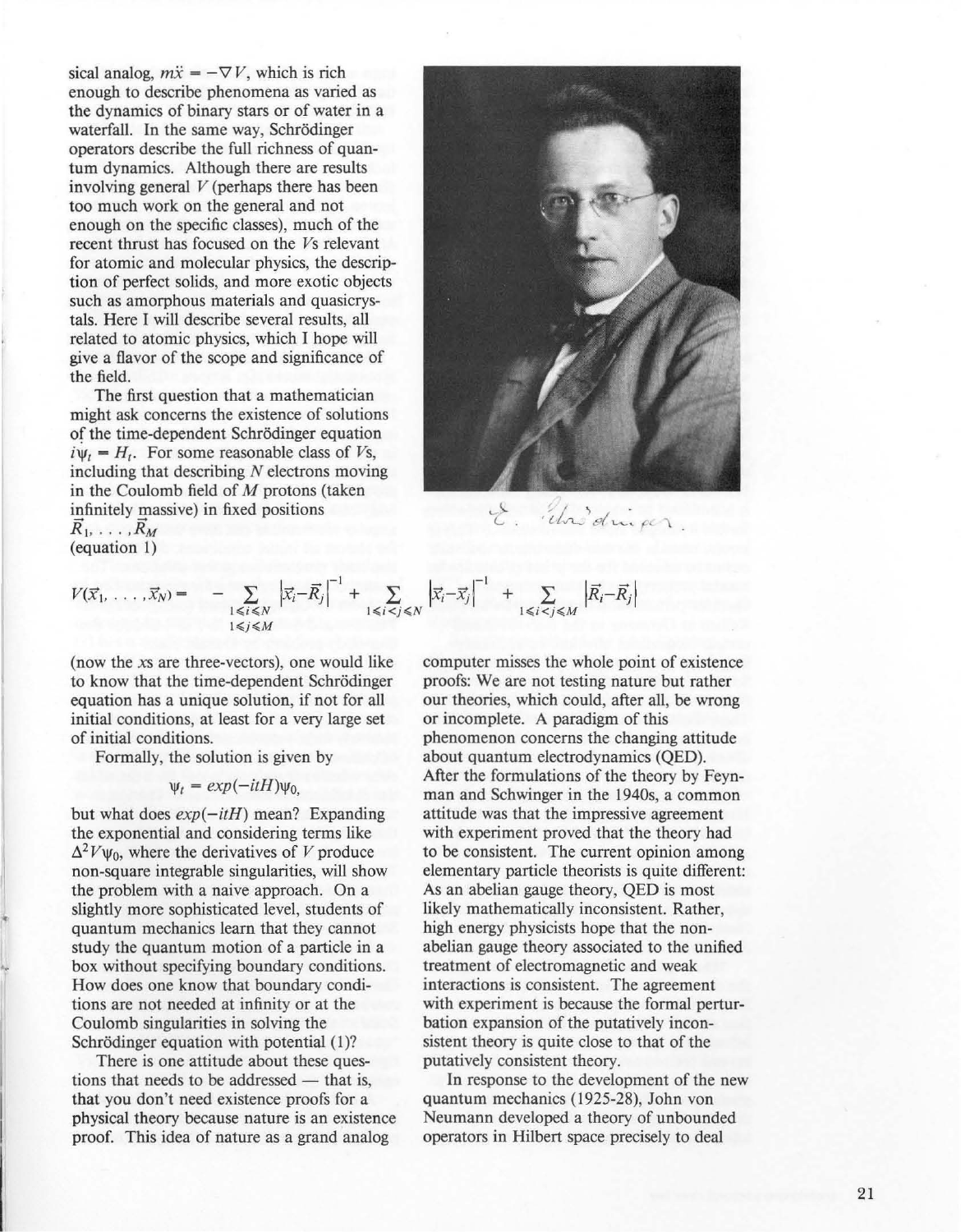with foundational questions in quantum mechanics. What von Neumann realized is that the key to solving the time-dependent Schrödinger equation was the proof that  $H$ has a abstruse mathematical property called essential selfadjointness.

But here progress on this particular problem stalled for 25 years, in part because von Neumann was convinced that the problem of proving essential selfadjointness of  $-\Delta + V$ for  $V$  of the form  $(1)$  was an impossibly hard problem. And he was not shy about informing others of his opinion. Indeed, I am told that as late as 1950, he insisted that the problem was not trivial even for the hydrogen atom. (Of course, physicists do know how to write down all the eigenfunctions, including continuum eigenfunctions, in this case; in fact, by using the rotational symmetry of the hydrogen atom, one can reduce this case to some ordinary differential equations where selfadjointness was completely analyzed by Hermann Weyl in 1912. Using his methods it is not hard to prove essential selfadjointness for the hydrogen atom Hamiltonian.) This is ironic, because the two main inputs that tum out to be essential for the proof of this fundamental property are an abstract result in operator perturbation theory proven by Franz Rellich in Germany in the mid-1930s and certain inequalities now known as Sobolev inequalities, developed in the 1930s by Sergei Sobolev in the Soviet Union and Salomon Bochner in the United States, among others. These tools were available by 1936 or so. But nobody put them together, perhaps because of von Neumann's well-known attitude that the problem was too hard to work on.

The essential selfadjointness of atomic Hamiltonians was established by Tosio Kato (since the late 1950s professor of mathematics at UC Berkeley). Here is his description of the history of his work, taken from his acceptance speech for the Wiener Prize (which appeared in the November 1980 issue of the *Notices of the American Mathematical Society):* 

"During World War II, I was working, in the countryside of Japan, on the spectral theory of Schrödinger operators and perturbation theory. As a physics student I had been led to study these problems on my own, since no one seemed to pay attention to them in spite of the existence of the general principle given by von Neumann. My first efforts were directed toward establishing the essential selfadjointness of Schrödinger operators and laying a mathematical foundation for perturbation theory. (At that time I did not know of Rellich's work.)

"These works were more or less completed by the end of the war, but I was not very lucky with their publication. A couple of years later I submitted two papers on the subject to *Physical Review.* They were soon forwarded to the *Transactions of the American Mathematical Society,* where the manuscripts were passed from one referee to another without success, eventually to be lost. I had to resubmit new manuscripts. After three years from initial submission, the papers were finally saved by the last referee."

Interestingly, the analog of Kato's theorem for classical mechanics is open. That is, one can ask about global (in time) solutions of Newton's equations for point masses interacting gravitationally (or electrostatically). Even in the two-body case, global solutions will not exist for *all* initial conditions, since collisions are possible in finite time. But in the twobody case, only initial conditions with zero angular momentum can have collisions, so for almost all initial conditions, the classical two-body problem has global solutions. The analog of this was proven for the three-body problem by George Birkhoff (using results of Painleve and Sundman) in 1927, and for the four-body problem by Donald Saari (Northwestern) in 1977. It is open for  $N \geq 5$  where there are indications of a new phenomenon: initial conditions where particles travel infinitely far in finite time (the infinitely large velocities are possible because of pairs spiraling into each other). It is not clear whether these only occur for a set of initial conditions of measure zero. The quantum result can be viewed as an indication that for general N, the classical problem does have solutions for most initial conditions. The reason that quantum mechanics is nicer than classical mechanics is the uncertainty principle, in this case expressed through the Sobolev inequalities.

Kato's work can be viewed as the birth of the modern theory of Schrödinger operators. Once we know this fundamental result, we can begin to ask many detailed questions. Some of the most subtle involve an area f call "quantum potential theory," which is the rigorous study of exact Coulomb binding energies in quantum mechanics.

A basic result in quantum potential theory is "the stability of matter." This involves a problem first raised by Lars Onsager (known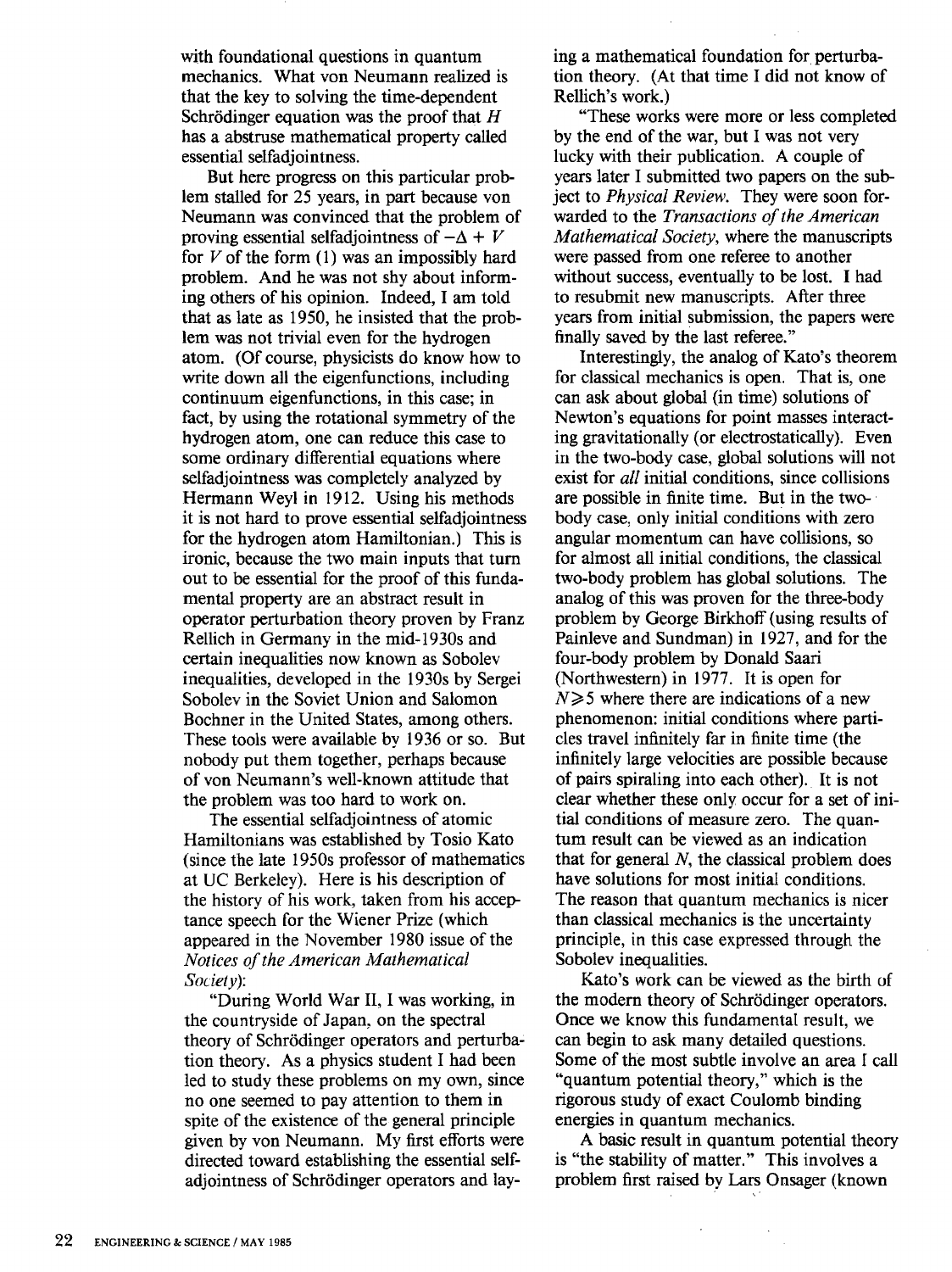for his work on the Ising model, and on nonequilibrium thermodynamics, for which he received the Nobel Prize in chemistry) in the 1930s. It is a basic fact of astrophysics that bulk matter in the absence of nuclear effects undergoes gravitational collapse. Onsager asked how we know that bulk matter doesn't undergo "electrostatic collapse." We know that quantum mechanics yields stability of a system of one electron and one proton. In classical mechanics the electron would fall into the proton, but in quantum theory this doesn't happen. This implies that a system of  $10^{26}$  protons and  $10^{26}$  electrons won't collapse to zero size, but it certainly isn't obvious a *priori* that such an array won't collapse to a very small size indeed. Of course, since individual electrostatic forces are much stronger than gravitational, if there were electrostatic collapse, it would require much less matter than gravitational collapse, so we would observe it. Since we don't, it must not occur, but this doesn't explain *why* it doesn't occur and whether the fact that it doesn't occur is just due to quantum mechanics and electrostatics.

The realization came quite early that lack of collapse is implied by the binding energy of a large system of particles being an extensive quantity, that is, that a system with potential (1) has a total energy bounded from below by *- c(N+M)* for some constant, c. Freeman Dyson (Institute for Advanced Study) and Andrew Lenard (Indiana University) first proved that this is the case in 1967. There is one especially striking aspect of their work: It is critical for their proof that electrons are fermions, that is, that they obey the Pauli exclusion principle. And we know now that this is essential; if both electrons and protons were bosons, electrostatic collapse would take place. While the precise rate of collapse is not known, it is likely that in the neutral *(N=M)* case, volume shrinks as the inverse fifth root of N. A system of  $10^{26}$  "Bose" electrons and protons would live in a volume a very small fraction of a single hydrogen atom.

The relevance of the Pauli principle, even for qualitative features, is ubiquitous in quantum potential theory. For example, last year Elliott Lieb (Princeton), Israel M. Sigal (UC Irvine), Walter Thirring (University of Vienna), and I showed that the number of electrons,  $N(Z)$ , that one can bind to a charge Z nucleus grows as Z in the sense that  $N(Z)/Z$  goes to 1. But if electrons were bosons, Lieb and Raphael Benguria (University of Chile) showed that the analog  $N_b(Z)$ grows at least as fast as  $1.21Z$ . The observed fact of nature that there seem to be no negative ions with net charge larger than 1 is critically dependent on the Pauli principle.

As realized by Lieb and Joel Lebowitz (Rutgers), an important consequence of the Dyson-Lenard theorem combined with a study of shielding is the existence of thermodynamics for bulk matter, that is, of the extensive nature of basic quantities such as pressure in the quantum statistical mechanics of Coulomb systems.

The Dyson-Lenard result is not the end of the story, because the constant c in their bound on the energy is roughly  $10^{14}$  Rydbergs (a Rydberg is the binding energy of hydrogen). Thus, while matter cannot shrink indefinitely, it could shrink so that interparticle distances were roughly  $10^{-14}$  Bohr radii and still not violate the theorem of Dyson-Lenard. The large number  $10^{14}$  in their proof occurs in part because of complexity. Sacrificing some truth to humor, one could say that their proof has 14 steps, each of which introduces a factor of 10 error. Dramatic progress was made by Lieb and Thirring in 1975, who (counting some later refinements of their ideas) obtain a constant of roughly 20 Rydbergs.

The physics behind the Lieb-Thirring proof is quite illuminating; it is perhaps worth describing a part of it. There is an old, quasiclassical approximation to quantum mechanics called the Thomas-Fermi (TF) approximation. In 1973 Lieb and I rigorously proved that this approximation is exact in the large  $Z$  limit in the sense that it properly describes the total binding energy and the electron density of the core. It does not correctly describe electrons near the outer shell, nor the ionization energies relevant to chemistry. Quantum chemists in the 1950s tried to compute numerically molecular binding energies using the TF approximation and were unable to find any binding. In response to this, Edward Teller proved in 1960 that molecules never bind in TF theory. (Lieb and I later supplied some points of mathematical rigor, especially the existence of solutions of the TF equation, but Teller's argument is quite close to the rigorous one.) Thus, stability of matter is easy in TF theory: By Teller's result, the energy of an array of protons and electrons is always bounded from below by the total binding energy of wellisolated protons and an appropriate number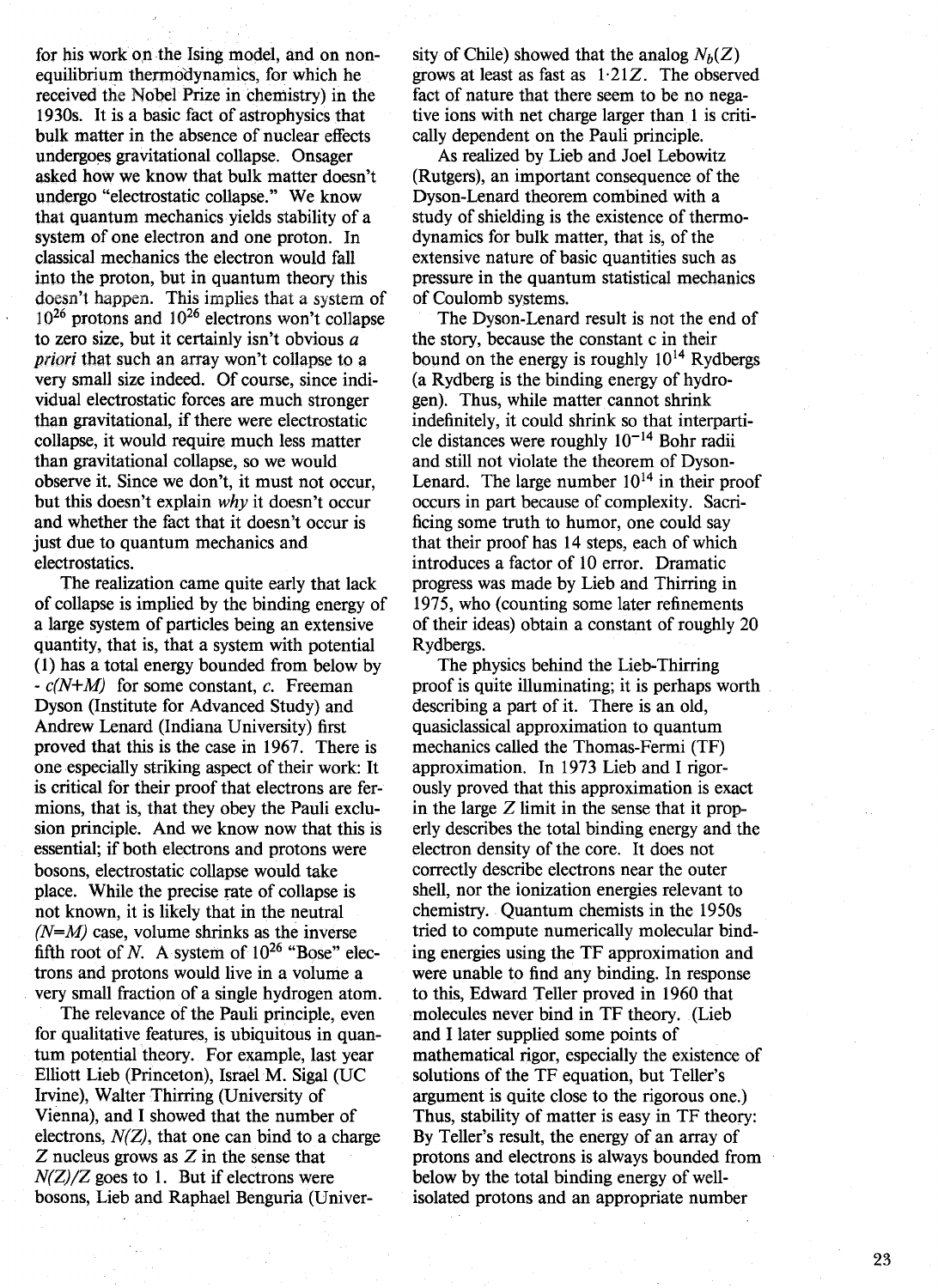of electrons. Since it can be shown that in TF theory a proton binds only one negative charge, in TF theory the binding energy of *N*  protons and *M* electrons is bounded by *eN,*  where  $c$  is the binding energy of hydrogen in the TF approximation.

Lieb and Thirring prove this by using their extension of the Sobolev inequalities (the Pauli principle enters in this step) and an additional trick that the total quantum energy of a system of *N* protons and *M* electrons is bounded below by  $-dM+TF'$ , where *d* is a constant related to e and *TF'* is the TF energy, but in a theory with the wrong value of h. Thus the bound

$$
TF' > -c'N
$$

implies stability of matter.

In a real sense, their proof has the right physics behind it. Stability is a statement of lack of collapse. This collapse is prevented by the interaction of "atomic cores," and Teller's theorem is precisely an assertion that cores (which, in the large  $Z$  limit, are described by TF theory) repel. Of course,  $Z = 1$  is not large Z, so that it isn't clear that TF theory will apply here; Lieb and Thirring's discovery is that, if one is willing to make a small sacrifice in constants, it does apply.

The last example I will discuss is slightly more technical in detail. Among other things, it illustrates that in mining for pyrite, you can occasionally discover gold. Simpleminded, two-body scattering theory breaks down precisely at Coulomb potentials. There is a logarithmic infinity that must be handled. From a time-dependent point of view, this was done in 1964 by John Dollard (University of Texas). But, typically, mathematicians are not satisfied with treating only the physically relevant case, but want to understand where the modified scattering theory breaks down, so literature has developed on scattering for potentials decaying more slowly than Coulomb. I must confess that, while I recognize the validity of this area, I have not found it especially attractive or interesting. When I was starting out in the early 1970s, two other bright, young mathematical physicists, Rick Lavine (University of Rochester) and Jean Michel Combes (University of Toulon), separately proposed studying long-range scattering using a mathematical discipline called C\*-algebras. Not only was the problem of limited interest, but I was convinced that this was the wrong approach to the problem. So, being a brash young man at the time, I

didn't hesitate to tell both Lavine. and Combes that they were wasting their time. In a sense my opinion was correct: The C\* algebra approach to the problem has not gotten very far, and there are now much better ways of analyzing the problem. But fortunately Lavine and Combes didn't listen to me, because each of them ran into technical problems that forced them to develop striking new methods. Lavine's ideas were a major element in a key breakthrough by Eric Mourre (CNRS Marseilles) in 1979. Interestingly enough, while the methods of Lavine and Combes seem to be unrelated, recent work by Peter Perry, the Bantrell Research Fellow in Mathematical Physics here at Caltech (with Arne Jensen at the University of Kentucky and Mourre) has shown an intimate relation between Mourre's descendent of Lavine's ideas and the Combes idea.

Combes's ideas originally appeared as an appendix to a paper on the C\*-approach to long-range scattering. After some reflection, Combes decided to perform an appendectomy and throw the patient away  $-$  his paper never appeared, but he pursued the appendix. In 1971 Combes published two papers developing this approach: one with Jean Aguilar (CNRS Marseilles) on the twobody case, and one with Eric Balslev (University of Arhus) on the more subtle multipleparticle case. The main result of this analysis was a proof of the non-occurrence of a mathematical pathology called singular continuous spectrum in atomic and some other multiparticle quantum systems. Shortly thereafter, in several papers, I exploited the method to study resonances and, in particular, the mechanism whereby an embedded bound state turns into a resonance. Then quantum chemists and calculational atomic physicists, led by John Nutall (University of Western Ontario), got interested in the method as a practical way of computing resonances from first principles. Some of the significant work on molecular resonance was done by Bill McCurdy, now at Ohio State, and Tom Resignio, now at Lawrence Berkeley Laboratory, who learned the method while working (as graduate student and postdoc respectively) in Professor of Theoretical Chemistry Vince McKoy's group here at Caltech.

As we shall see, the group of dilations continued analytically plays a critical.role in the Aguilar-Balslev-Combes theory. Combes, being French, dubbed the method "dilatation